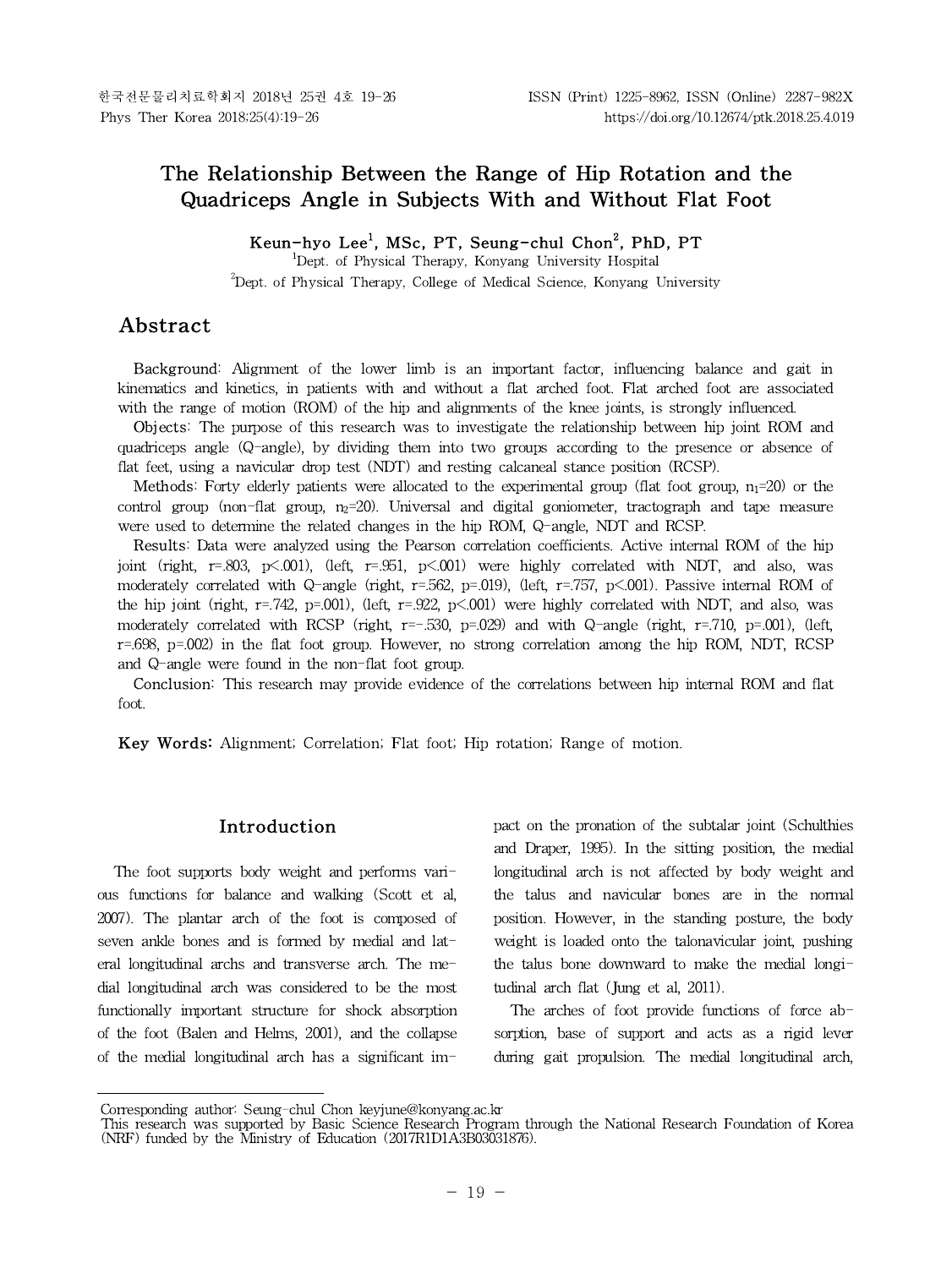lateral longitudinal arch and transverse arch are the 3 arches that compromises arches of foot. Flat foot is a postural deformity relating to the collapse or flattening of the medial longitudinal arch (Harris and Beath, 1948). It is said that a flatfoot can be made by pushing down the talus bone (Neumann, 2011). Arnold et al (2009) suggested that flatfoot may negatively affect muscle activity and alignment of the lower limbs due to an inaccurate proprioceptive sensory input of the soles. Neumann (2011) reported that excessive or overpronation of the midfoot can cause a cascade effect through the ankle, knee and hip via inducing changes of tibial and femoral rotation and altering the normal dynamic control of these joints. These changes, although sometimes subtle, can predispose your knee and hip joints to increased instability or misalignment. In other words, flatfoot can lead to a series of musculoskeletal problems associated with the hip and knee joints can also cause various problems like back pain or abnormal walking by affecting the pelvis and spinal joints (Nakhostin-Roohi et al, 2013).

Hip joints are multiaxial joints that control movement at various angles during walking. Neumann  $(2011)$  reported that the motion of the hip joints occurs mainly in the sagittal plane, frontal plane, and horizontal plane combined with pelvic movement. An appropriate femoral anteversion angle is an important factor for the stability of the hip joint for various functional movements like gait (Gulan et al, 2000). The increase of this femoral anteversion angle not only causes genu valgus of the knee joint, but also causes dislocation of the femur bone and external torsion of the tibia (Arnold et al, 1997; Blauth and Tillmann, 1983).

Abnormal alignment of the knee joint can directly lead to serious problems and pain with anatomical

**Table 1.** General characteristics of subjects (N=40)

changes (McConnell, 1986). The Quadriceps-angle (Q-angle) is the angle between the line connecting the anterior superior iliac spine (ASIS) to the center of the patella and the line connecting the center of the knee to the tibia tuberosity. It has been used as a clinical index to measure the state of the knee joint and lower limb (Woodland and Francis, 1992). Huberti and Hayes (1984) reported that the Q-angle is associated with femoral anteversion, external torsion of tibia, and genu valgus. Shultz et al (2006) reported that the Q-angle and navicular drop were related to each other. Powers (2003) also reported that the pronation of foot may increase internal rotation of femur, internal rotation of tibia and Q-angle.

However, to date, most studies have been reported problems caused by flat foot, but study related the range of motion (ROM) of the hip and the knee joint with flat foot according to the specific physical examination method are still lacking. The aim of this study was to investigate the cross-correlation of ROM of the hip joint and Q-angle, measured with flat foot screening tests, using active and passive ROM test methods in two groups according to the presence or absence of flat foot.

# **Methods**

#### **Subjects**

The subjects were 20 flat footed and 20 non-flat footed, elderly subjects (Table 1). Flat foot criteria were defined as those with a navicular drop test (NDT) greater than 1 ㎝ difference value and a resting calcaneal stance position (RCSP) of less than -3˚ measure value. Flat foot subjects were selected by the two flat foot measurement methods. The

| Variables     | Flat foot group $(n_1=20)$    | Non flat foot group $(n_2=20)$ |          |      |
|---------------|-------------------------------|--------------------------------|----------|------|
| Age (year)    | $74.76 \pm 4.69$ <sup>a</sup> | 72.64±5.25                     | $-1.239$ | .224 |
| $Height$ (cm) | 163.52±4.57                   | 164.35±7.25                    | .396     | .695 |
| Weight (kg)   | 59.58±6.61                    | 62.88±8.68                     | .244     | .223 |
|               |                               |                                |          |      |

<sup>a</sup>mean±standard deviation.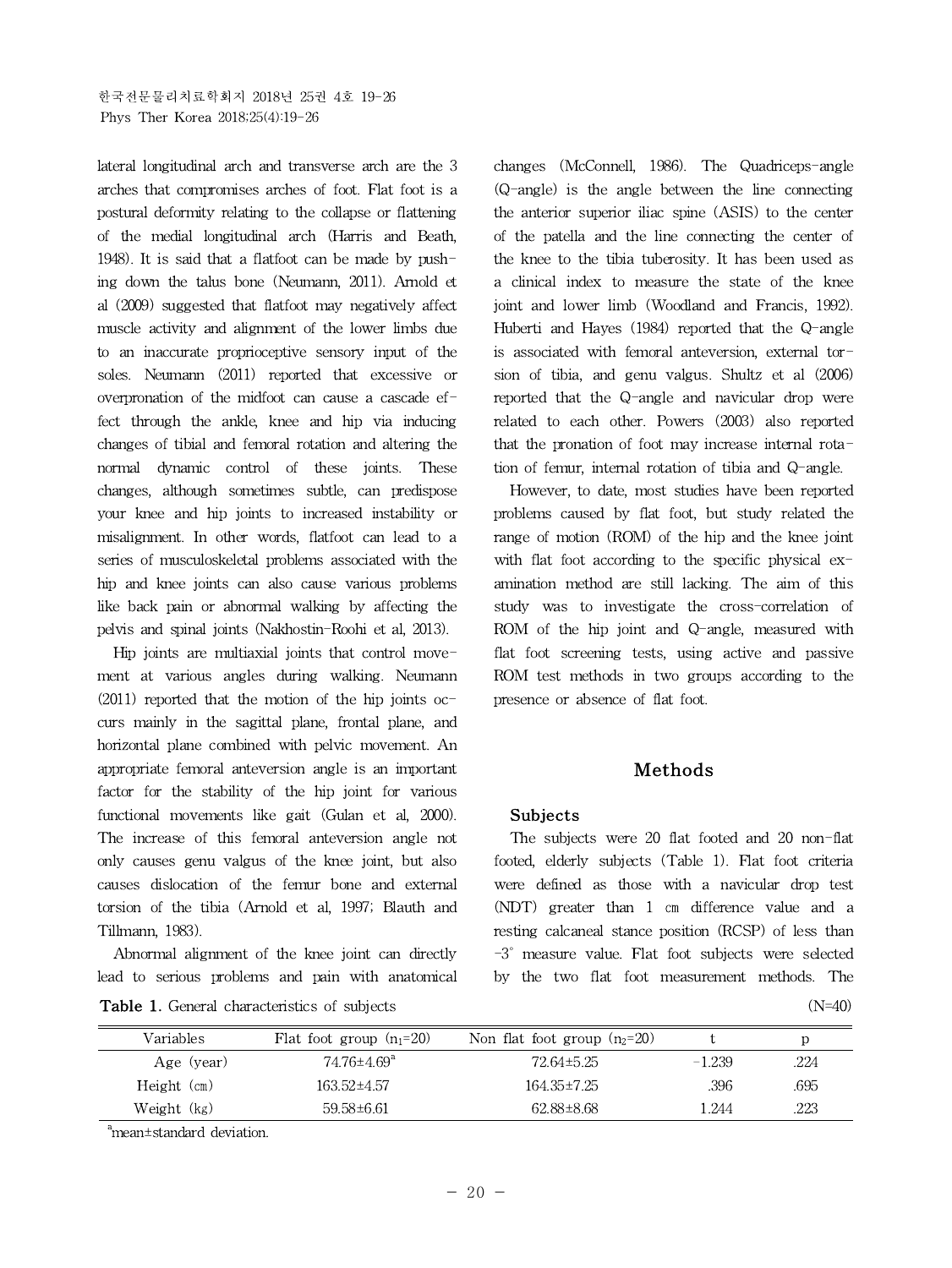

**Figure 1.** Navicular drop test.

in Table 1. The criteria for selection of the subjects were those who had no hip, knee and ankle joint damage within the last 6 months, no congenital anomalies in the lower extremities excluding flat foot, no pain above visual analog scale (VAS) 3 and no sensory deficits. All subjects participated in this study after fully explaining to the subjects the purpose and method of this study, before voluntary consent was obtained, so as to fully understand the experiment contents. This study was approved by the university ethics and institutional review board (approval number: 2017-072).

### **Instrumentation**

#### **Navicular drop test**

The subjects were asked to sit on their chairs without bearing weight on both feet and then we measured the vertical distance from the floor to the navicular tuberosity, after identify the subtalar joint as move on both sides to check the neutral position (Song et al, 1996) (Figure 1). And then, it was measured in the same way on both feet in a standing posture, again. The measurements were taken three times in the sitting and standing postures and the mean values were used (Song et al, 1996). All tests were repeatedly measured by the same tester. The measurement order of the subjects was randomly assigned. Brody (1982), who was the first researcher at NDT, claimed that flat bone height was





greater than 15 ㎜. However, in the present study, the reliability of the test was found to be higher than 10  $mm$  (ICC=.94) (Lange et al, 2004).

#### **Resting calcaneal stance position**

The subject straightened their knees on the bed in prone position and bisected on the posterior surface of the calcaneus, based on the inner and outer boundary of the calcaneus (Vicenzino et al, 2007). We then measured the angle to the ground using a gravity goniometer in a standing position (Menz, 1995). The angle perpendicular to the ground was defined as 0˚. When the bisector of the calcaneal is tilted to the medial side of the body, it is indicated by a negative value, and when it is inclined to the lateral side of the body, it is indicated by a positive value (Vicenzino et al, 2007) (Figure 2). A value of RCSP less than  $-3^\circ$  is defined as flat foot (Vicenzino et al, 2007). The bisector of the calcaneal was measured with a tractograph (Tractograph, Nova Medical Inc., Burlington, USA). The angle at the time of standing was measured using a vertical goniometer (Digital absolute axis goniometer, Baseline., White Plains, USA). This test is highly reliable, with an error range of less than 1˚ from the radiation measurement (Kaye and Sorto, 1979).

### **Range of motion of hip joint**

The subjects were placed in the prone position and both knee joints were positioned at the end of the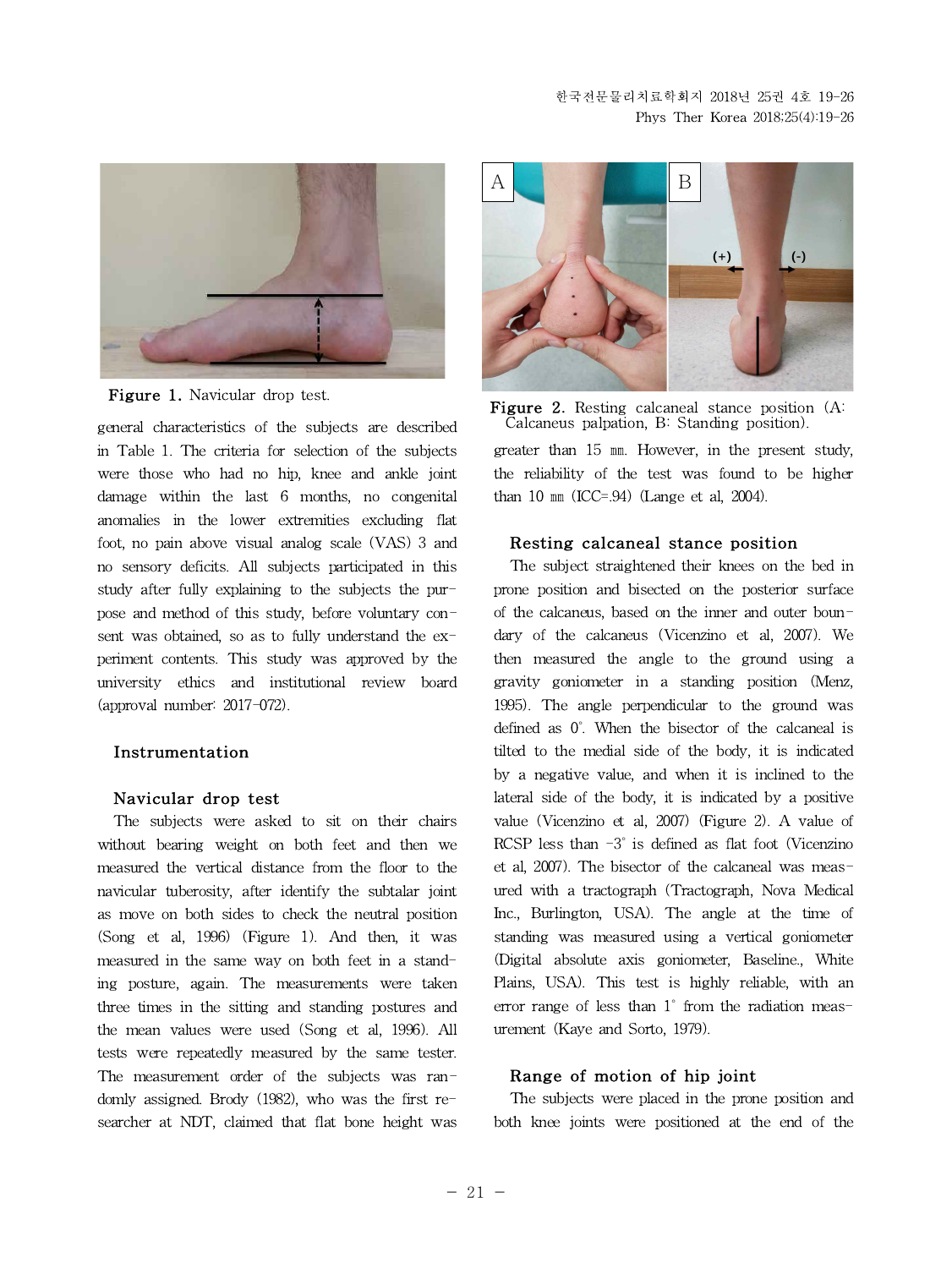한국전문물리치료학회지 2018년 25권 4호 19-26 Phys Ther Korea 2018;25(4):19-26

table. ROM of the internal and external rotation was measured using active and passive methods, after flexion of the knee joint at 90˚. The reference point for the measurement was placed on the patella of the knee joint, the stationary arm was parallel to the horizontal line and the moving arm was parallel to the tibial bone, using a universal plastic goniometer (plastic goniometer, Baseline Inc., White Plains, USA) (Ellison et al, 1990). The subjects were placed in a prone position, since the measurement method in the prone position was more reliable than the method in the sitting position (Cibulka et al, 1998).

#### **Quadriceps angle**

The measurement method of Q-angle is as follows. First, the subject opens his legs 10 ㎝ in the standing posture. Second, the angle between the line connecting the ASIS to the center of the patella and the line connecting the center of the patella to the tibia tuberosity is measured. The reason for taking the measurement in the standing posture is that the contraction of the quadriceps muscle is good, and it is useful to identify problems related to the arrangement of the legs under the weight loading condition (Paulos et al, 1980; Woodland and Francis, 1992). The subject's posture was fixed for accurate measurement; the average value, measured three times repeatedly, was used. Also, the same test was performed, and feedback was provided only for the correct posture.

#### **Statistical analysis**

The general characteristics of the subjects were expressed as means and standard deviations using descriptive statistics to compare the flat foot group and the non-flat foot group. Pearson's correlation analysis was used to evaluate the correlation between NDT, RCSP, ROM of the hip joint and Q-angle. The collected data were analyzed using the statistical program SPSS ver. 20.0 (IBM Corps., Armonk, NY, USA). Statistical significance was set at  $p<.05$ .

#### **Results**

Table 2 shows the characteristics of the study subjects as follows. All subjects underwent AROM and PROM of the hip joint, Q-angle of the knee joint, flat foot tests including NDT and RCSP in both sides.

The correlation coefficient between NDT and active internal rotation of the hip joint in the flat foot group was surveyed (right,  $r=.803$ ,  $p<.001$ ), (left, r=.951, p<.001). The correlation coefficient between the NDT and the passive internal rotation was showed (right, r=.742, p=.001), (left, r=.922, p<.001), indicating a high correlation between active and passive internal rotation of the hip joint and NDT in the flat foot group.

There was a moderate correlation between NDT and Q-angle (right,  $r=.624$ ,  $p=.007$ ), (left,  $r=.740$ )

**Table 2.** Characteristics of the subjects with and without flat foot (N=40) (N=40)

| Variable                      |                       | Flat foot group $(n_1=20)$ |                   | Non-flat foot group $(n_2=20)$ |                   | Right        | Left    |
|-------------------------------|-----------------------|----------------------------|-------------------|--------------------------------|-------------------|--------------|---------|
|                               |                       | Right<br>Left              |                   | Right                          | Left              | p            | p       |
| Internal                      | $AROM^a$ (°)          | $38.64 \pm 4.88^{\circ}$   | $33.64 \pm 4.35$  | $39.05 \pm 10.45$              | $39.64 \pm 10.20$ | .884         | .036    |
| rotation                      | $PROMc$ ( $\degree$ ) | 44.47±4.71                 | $37.45 \pm 4.14$  | $45.9 \pm 10.62$               | $46.21 \pm 9.30$  | .617         | .001    |
| External                      | AROM $(°)$            | 48.76±9.07                 | $48.11 \pm 11.27$ | $49.05 \pm 7.36$               | 47.05±7.70        | .918         | .751    |
| rotation                      | PROM $(°)$            | $55.15 \pm 6.94$           | 57.03±9.62        | $56.27 \pm 9.22$               | $53.47 \pm 8.50$  | .692         | .261    |
|                               | $NDTd$ (cm)           | $1.2 \pm .25$              | $1.24 \pm .32$    | $.74 \pm .22$                  | $84 \pm 22$       | $\leq 0.001$ | < 0.001 |
|                               | $RCSPe$ (°)           | $-5.05 \pm 1.17$           | $-4.74 \pm 63$    | $1.29 \pm .31$                 | $1.41 \pm .24$    | < 0.001      | < 0.001 |
| $Q$ -angle <sup>f</sup> $(°)$ |                       | $16.64 \pm 1.27$           | $16.35 \pm 1.36$  | $15.7 \pm 2.77$                | $16.76 \pm 1.78$  | .217         | .456    |

<sup>a</sup>active range of motion, <sup>b</sup>mean±standard deviation, <sup>c</sup>passive range of motion, <sup>d</sup>navicular drop test, <sup>e</sup>resting calcaneal stance position, <sup>f</sup>quadriceps angle.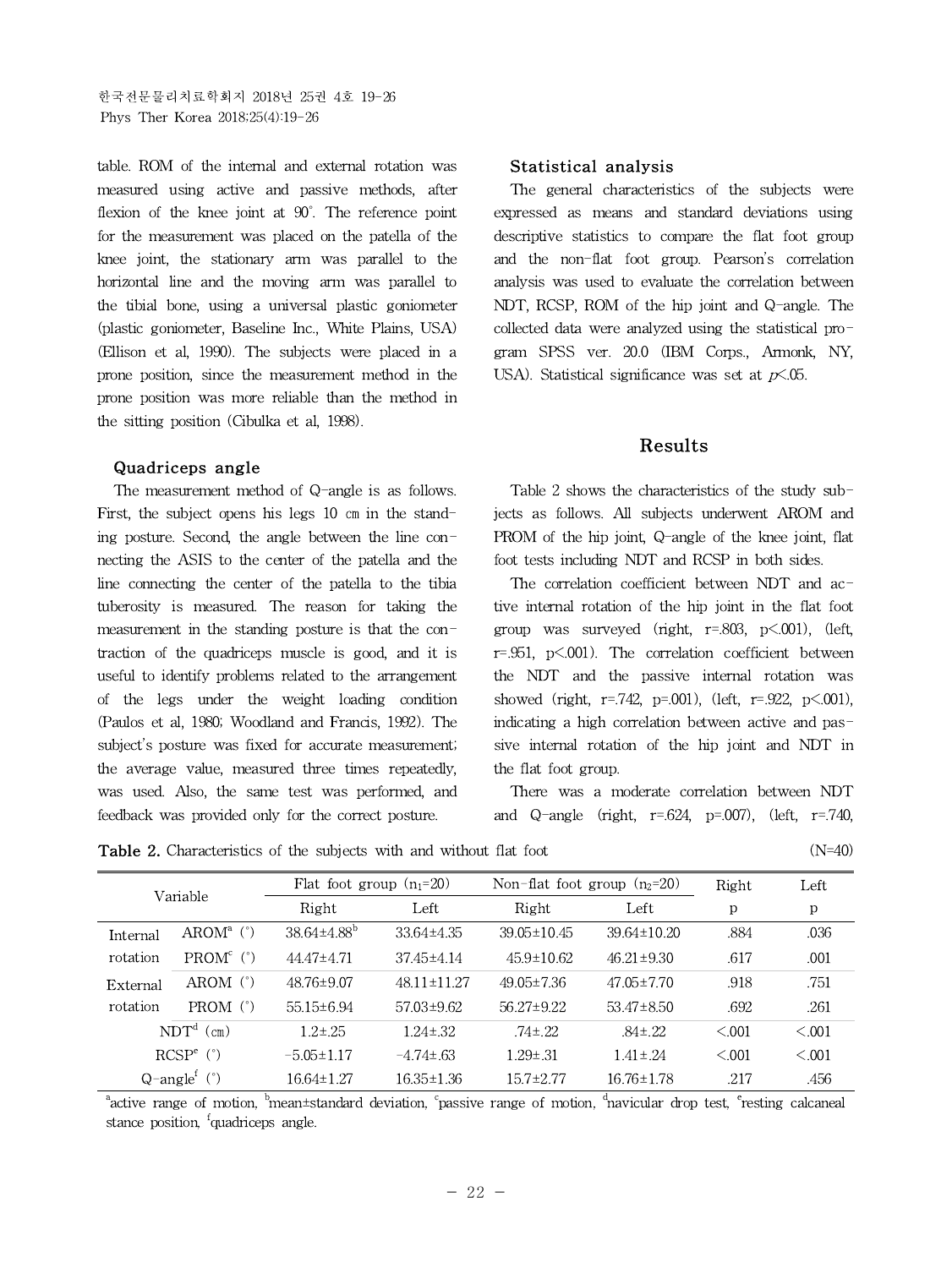p=.001) in the flat foot group. Correlation coefficients between the passive internal rotation of the hip joint and RCSP was showed (right,  $r=-.530$ ,  $p=.029$ ). Correlation coefficients between the RCSP and Q-angle was reported a negative correlation (right,  $r=-.624$ ,  $p=.007$ ).

The correlation coefficient between the active internal rotation of the hip joint and Q-angle the was showed (right, r=.562, p=.019), (left, r=.757, p<.001). The correlation coefficient between the passive internal rotation of the hip joint and the Q-angle was showed (right,  $r=.710$ ,  $p=.001$ ), (left,  $r=.698$ ,  $p=.002$ ), indicating a moderate correlation (Table 3).

However, there was no significant correlation be-

tween external rotation of the hip joint and NDT, external rotation of the hip joint and RCSP, and external rotation of the hip joint and Q-angle (Table 3).

The correlation coefficient between the passive internal rotation of the hip joint and RCSP in the non-flat foot group was moderate (left, r=.495, p=.043). However, the others correlation coefficients were not statistically significant (Table 4).

#### **Discussion**

Flat foot can lead to various structural and functional problems, ranging from the posture to the gait,

**Table 3.** Pearson correlations coefficient among ROM of the hip joint, Q-angle, NDT and RCSP in the flat foot group.

|                              |             |                   | Hip internal rotation  |                   |                        | Hip external rotation |      |             |      | $Q$ -angle <sup>c</sup> |         |
|------------------------------|-------------|-------------------|------------------------|-------------------|------------------------|-----------------------|------|-------------|------|-------------------------|---------|
|                              |             | AROM <sup>a</sup> |                        | PROM <sup>b</sup> |                        | <b>AROM</b>           |      | <b>PROM</b> |      |                         |         |
|                              |             | r                 | p                      | $\mathbf r$       | p                      | $\mathbf r$           | p    | $\mathbf r$ | p    | r                       | р       |
| Rt<br>NDT <sup>d</sup><br>Lt |             | .803              | $< 0.001$ <sup>*</sup> | .742              | .001                   | $-.297$               | .247 | .023        | .930 | .624                    | $.007*$ |
|                              |             | .951              | $< 0.001$ *            | .922              | $< 0.001$ <sup>*</sup> | .301                  | .240 | .259        | .316 | .740                    | $.001*$ |
| RCSP <sup>e</sup>            | Rt          | $-475$            | .054                   | $-.530$           | $.029*$                | .320                  | .210 | $-.020$     | .940 | $-.624$                 | $.007*$ |
|                              | $_{\rm Lt}$ | .099              | .706                   | .067              | .798                   | $-.003$               | .991 | .027        | .917 | .078                    | .766    |
| $Q$ -angle                   | Rt          | .562              | $.019*$                | .710              | $.001*$                | $-.327$               | .200 | $-.073$     | .779 |                         |         |
|                              | $_{\rm Lt}$ | .757              | $< 0.001$ *            | .698              | $.002*$                | .374                  | .139 | .390        | .122 |                         |         |

<sup>a</sup>active range of motion, <sup>b</sup>passive range of motion, <sup>c</sup>quadriceps angle, <sup>d</sup>navicular drop test, <sup>e</sup>resting calcaneal stance position, \*p<.05.

**Table 4.** Pearson correlations coefficient among ROM of the hip joint, Q-angle, NDT and RCSP in the non-flat foot group.

|                   |             |                   |              | Hip internal rotation |              | Hip external rotation |      |             |      |                         |      |
|-------------------|-------------|-------------------|--------------|-----------------------|--------------|-----------------------|------|-------------|------|-------------------------|------|
|                   |             | AROM <sup>a</sup> |              | PROM <sup>b</sup>     |              | <b>AROM</b>           |      | <b>PROM</b> |      | $Q$ -angle <sup>c</sup> |      |
|                   |             |                   | $\mathbf{p}$ | r                     | $\mathbf{p}$ | r                     | р    | r           | p    |                         | р    |
| NDT <sup>d</sup>  | $_{\rm Rt}$ | $-.320$           | .210         | $-.430$               | .085         | $-163$                | .533 | $-.007$     | .979 | .030                    | .908 |
|                   | Lt          | $-.117$           | .655         | $-.037$               | .889         | .241                  | .352 | .392        | .120 | $-.081$                 | .757 |
| RCSP <sup>e</sup> | $_{\rm Rt}$ | $-.072$           | .785         | .093                  | .722         | $-.140$               | .592 | .058        | .824 | $-.183$                 | .483 |
|                   | Lt          | .367              | .147         | .495                  | $.043*$      | $-.111$               | .670 | .120        | .648 | .227                    | .381 |
| Q-angle           | $_{\rm Rt}$ | .196              | .450         | .202                  | .437         | .096                  | .715 | $-.156$     | .550 |                         |      |
|                   | Lt          | .417              | .096         | .364                  | .151         | .219                  | .398 | $-.057$     | .829 |                         |      |

<sup>a</sup>active range of motion, <sup>b</sup>passive range of motion, <sup>c</sup>quadriceps angle, <sup>d</sup>navicular drop test, <sup>e</sup>resting calcaneal stance position, \*p<.05.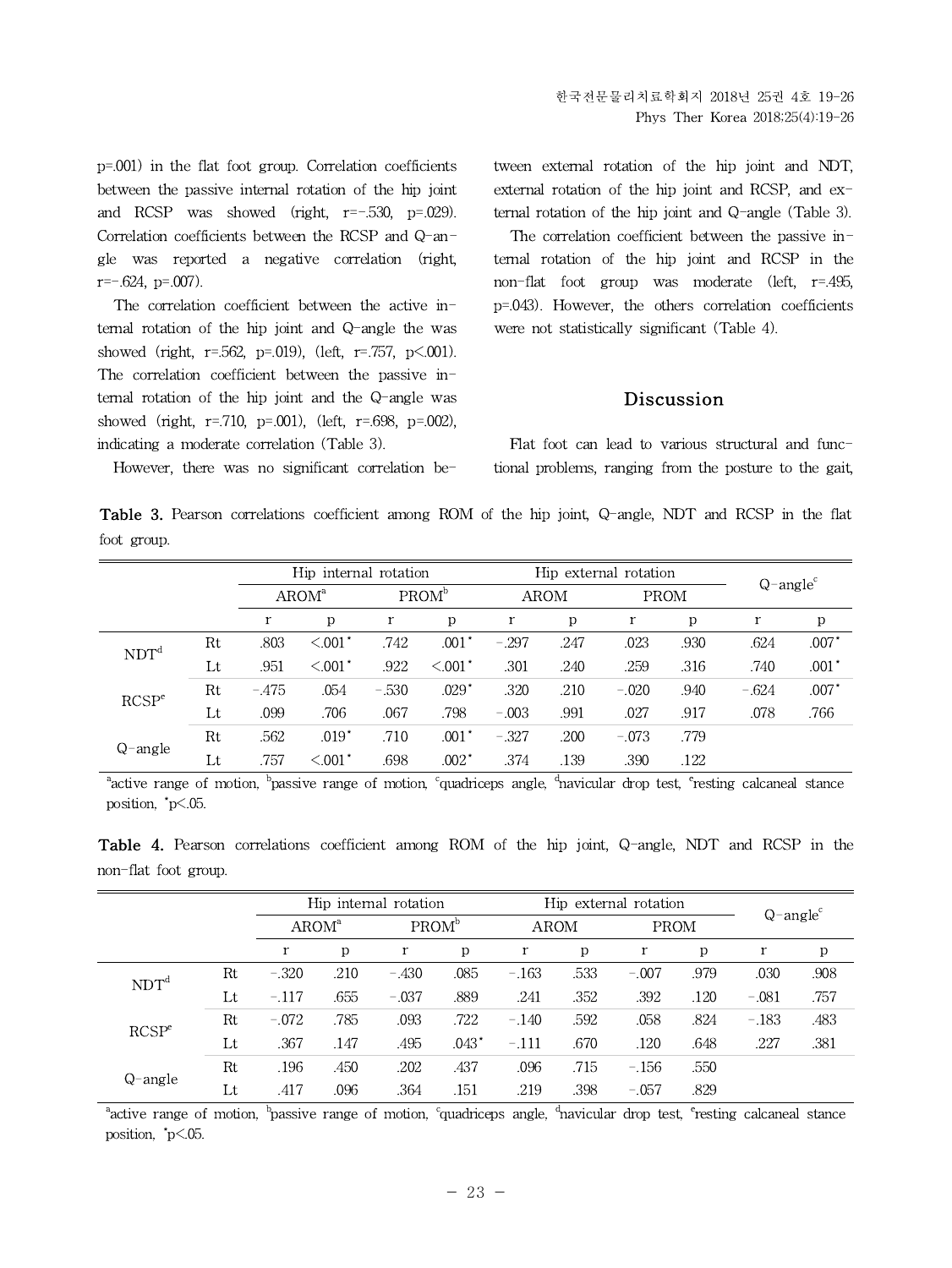as well as the lower limbs such as the hip, knee and ankle joints. People with flat foot have been often internal rotation of the hip joint and genu valgus of the knee joint in clinical field, but related work have been limited due to lack of research. The purpose of this study was to compare the relationship between hip joint ROM and Q-angle in subjects with and without flat foot. Unlike similar studies, this study additionally measured both AROM and PROM, and measured on both the right and left sides. And also, NDT and RCSP measurements were used to determine whether the patient had flat foot. As results, internal rotation of the hip joint was found to be highly correlated with the flat foot group. The Q-angle was also moderately correlated. Through this correlation study, the internal rotation of the hip joint is highly related to the genu valgum in the case of a flat foot.

This study emphasizes measurements and procedures as an important study. The flat foot test like NDT, was firstly reported by Brody (1982) as assessing the degree of pronation of the ankle joint and has recently been used to test the extent of flat foot. Until now, radiographs, footprints, and video images have been used for flat foot measurements, but now NDT is to be used a clinically useful (Williams and McClay, 2000). In this study, NDT was used for this reason, and also, it was concluded that the use of RCPS improves the validity of flat foot measurement. Particularly, the reason for the high correlation in NDT seem to be due to measure at two different position considered, in standing with weight bearing and in sitting with non-weight bearing, as well as the high reliability.

The hip joint ROM test was also performed in a prone position to increase the reliability. Cibulka et al (1998) reported that the manual ROM test of the hip joint was more reliable in the prone position than in the sitting position. According to Ellison et al (1990), in the prone position, inter-rater reliability was higher, with ICC=.95 for external rotation and ICC=.96 for internal rotation, which intra-rater reliability was

high ICC=.95 for external rotation and ICC=.96 for internal rotation.

The Q-angle measurement can also be used to measure the angle by taking a photograph of the subject's knee joint, but this can lead to many errors (Olerud and Berg, 1984). France and Nester (2001) reported that the Q-angle measurement site may be a error due to the inaccuracies of anatomical palpation. Therefore, the importance of palpation has been described. In this study, direct palpation was performed in the standing position and marked with a pen. According to Piva et al (2006), the goniometer, which is commonly used as a Q-angle measurement tool, has a standard error of 2.4 degrees, so we have tried to reduce the measurement error to below 3 degrees. Horton and Hall (1989) reported that Q-angle measurement was useful in determining the arrangement of the lower limb by measuring under body weight loading rather than lying.

In this study, in the flat foot group, the positive correlation between the active and passive internal rotation of the hip joint and NDT was high value (from  $r=74$  to  $r=92$ ). Similar previous study, although not highly correlated, Souza et al (2010) reported a moderate positive correlation between the internal rotation of the hip joint and the everted ankle joint (r=.56) in the flat foot. And also, correlation coefficients between the internal rotation of the hip joint and the Q-angle was moderate. Han et al (2017) reported that the correlation coefficient between the Q-angle and the valgus of the ankle joint was a high (r=.818). And it is consistent with our study, which the flat foot is also correlated with the valgus knee angle.

The limitations of this study are as follows. First, in a limited area, the size of the sample was limited to the elderly. Second, we separated the flat foot using only clinical evaluation tools. Third, the flat foot could not be distinguished by specific anatomical subdivision. Therefore, in future studies, we would like to propose an investigation of the correlation among various age groups, in specific causes of flat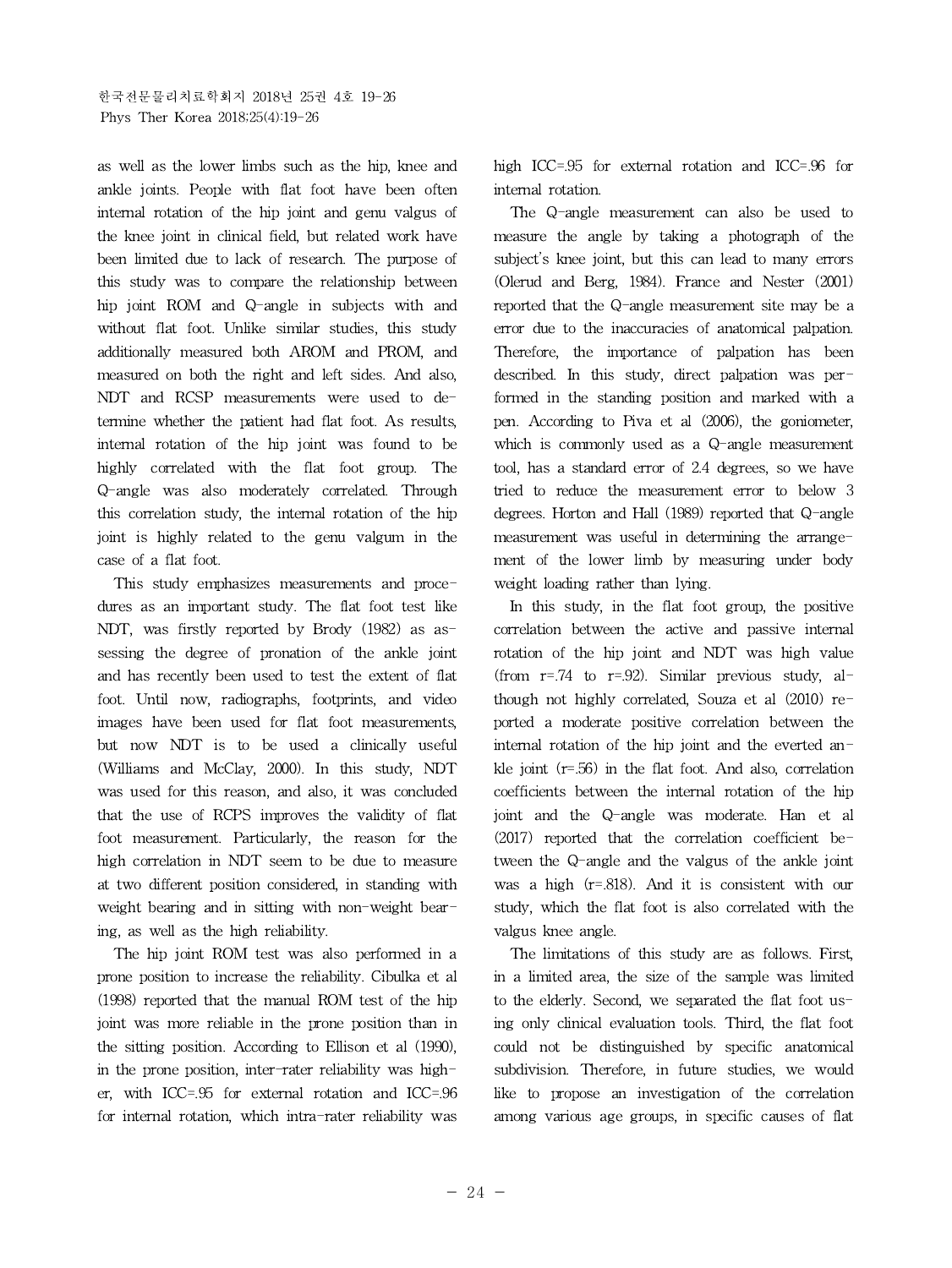foot, using more objective measure tools.

# **Conclusion**

This study distinguished flat foot through NDT and RCSP in order to investigate the correlation with articulations of the lower limb in flat foot subjects. We also measured the ROM of the hip joint and Q-angle of the flat and non-flat foot groups to determine the correlation. There was a high correlation with hip internal rotation in the flat foot group and a moderate correlation with the flat foot. However, no correlation was observed in the non-flat foot group. Therefore, this study suggests that specific conditions of articulations of the lower limbs, such as hip internal rotation and genu valgum, can be deduced from flat foot subjects. It may be a reference for the measurement and intervention of the range and condition of the articulations of the lower limbs of the flat foot subjects, which is frequently encountered in clinical practice.

# **References**

- Arnold AS, Komattu AV, Delp SL. Internal rotation gait: A compensatory mechanism to restore abduction capacity decreased by bone deformity. Dev Med Child Neurol. 1997;39(1):40-44.
- Arnold BL, De La Motte S, Linens S, et al. Ankle instability is associated with balance impairments: A meta-analysis. Med Sci Sports Exerc. 2009; 41(5):1048-1062. https://doi.org/10.1249/MSS.0b013 e318192d044
- Balen PF, Helms CA. Association of posterior tibial tendon injury with spring ligament injury, sinus tarsi abnormality, and plantar fasciitis on MR imaging. AJR Am J Roentgenol. 2001;176(5): 1137-1143. https://doi.org/10.2214/ajr.176.5.1761137
- Blauth M, Tillmann B. Stressing on the human femoro-patellar joint. I. Components of a vertical

and horizontal tensile bracing system. Anat Embryol (Berl). 1983;168(1):117-123.

- Brody DM. Techniques in the evaluation and treatment of the injured runner. Orthop Clin North Am. 1982;13(3):541-558.
- Cibulka MT, Sinacore DR, Cromer GS, et al. Unilateral hip rotation range of motion asymmetry in patients with sacroiliac joint regional pain. Spine (Phila Pa 1976). 1998;23(9):1009-1015.
- Ellison JB, Rose SJ, Sahrmann SA. Patterns of hip rotation range of motion: A comparison between healthy subjects and patients with low back pain. Phys Ther. 1990;70(9):537-541.
- France L, Nester C. Effect of errors in the identification of anatomical landmarks on the accuracy of Q angle values. Clin Biomech (Bristol, Avon). 2001;16(8):710-713.
- Gulan G, Matovinović D, Nemec B, et al. Femoral neck anteversion: Values, development, measurement, common problems. Coll Antropol. 2000; 24(2):521-527.
- Han Y, Duan D, Zhao K, et al. Investigation of the relationship between flatfoot and patellar subluxation in adolescents. J Foot Ankle Surg. 2017; 56(1):15-18. https://doi.org/10.1053/j.jfas.2016.10.001
- Harris RI, Beath T. Hypermobile flat-foot with short tendo achillis. J Bone Joint Surg Am.1948; 30A(1):116-140.
- Horton MG, Hall TL. Quadriceps femoris muscle angle: Normal values and relationships with gender and selected skeletal measures. Phys Ther. 1989;69(11):897-901.
- Huberti HH, Hayes WC. Patellofemoral contact pressures. The influence of q-angle and tendofemoral contact. J Bone Joint Surg Am. 1984; 66(5):715-724.
- Jung DY, Kim MH, Koh EK, et al. A comparison in the muscle activity of the abductor hallucis and the medial longitudinal arch angle during toe curl and short foot exercises. Phys Ther Sport. 2011;12(1):30-35. https://doi.org/10.1016/j.ptsp.2010. 08.001